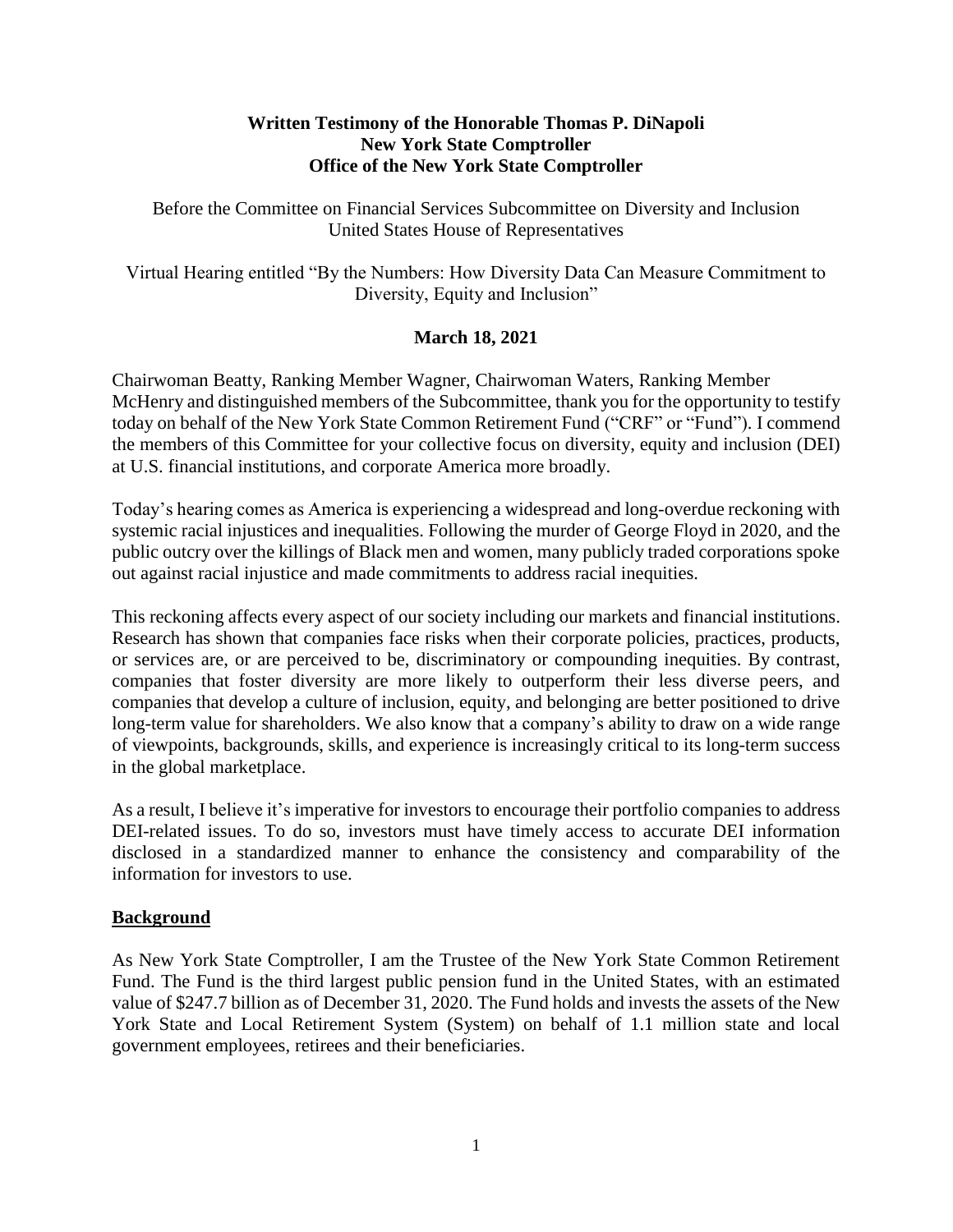Last fiscal year, the Fund paid out \$13.25 billion in benefits with the average pension of approximately \$39,893. Additionally, the Fund has consistently been ranked as one of the best managed<sup>1</sup> and best funded<sup>2</sup> plans in the nation.

As of December 31, 2020, the Fund had 54.8 percent of its assets invested in publicly traded equities. The remaining Fund assets by allocation are invested in cash, bonds, and mortgages (22.2 percent); private equity (9.8 percent); real estate and real assets (8.0 percent); and credit, absolute return strategies, and opportunistic alternatives (5.2 percent).

We pride ourselves on our DEI policies, practices and strategies. Diversity is reflected in our own internal staffing and our manager and portfolio company engagement encourages best DEI practices as well as in our commitment to our MWBE and Emerging Managers Program. The Fund's work on DEI is grounded in a large body of research showing the relationship between DEI and shareholder value, and its importance to sustainable business practices and the economy as a whole. While I will not list the entire body of research, I would like to highlight a few findings:<sup>3</sup>

- Boston Consulting Group found that companies with higher-than-average diversity on management teams report higher revenue from new products and services.<sup>4</sup>
- The Carlyle Group found that its portfolio companies with two or more diverse directors had average earnings growth of 12.3 percent over the previous three years, compared to 0.5 percent among portfolio companies with no diverse directors. They defined diverse directors as female, Black, Hispanic or Asian.<sup>5</sup>
- McKinsey & Company found "a positive, statistically significant correlation between company financial outperformance and [board] diversity, on the dimensions of both gender and ethnicity," with companies in the top quartile for board gender diversity "28 percent more likely than their peers to outperform financially," and a statistically significant correlation between board gender diversity and outperformance on earnings before interest

<sup>1</sup> Every three years the Fund is required to undergo an independent Fiduciary and Conflict of Interest Review. The Review examines the Fund to ensure it is well-governed and ethically and efficiently managed for the sole benefit of its members and beneficiaries. Consistent with the conclusion of prior fiduciary reviews, the latest Review found that the Fund "has a strong governance framework with sound internal controls and is managed efficiently and effectively."

<sup>&</sup>lt;sup>2</sup> In June 2020, the Fund was ranked by Pew Charitable Trusts as the second best-funded pension fund in the nation with a funding ratio of 98 percent, based on 2018 data. An excellent funding ratio means the System has the funds on hand to provide retirement security to its more than one million active state and local government employees, retirees and their beneficiaries.

<sup>&</sup>lt;sup>3</sup> The large body of academic research has recently been compiled by The Nasdaq Stock Market LLC in its recent board diversity proposal to the Securities and Exchange Commission. The Council of Institutional Investors has also compiled empirical research on Environmental, Social, and Governance (ESG) Factors, including diversity and inclusion.

<sup>4</sup> https://www.bcg.com/en-us/publications/2018/how-diverse-leadership-teams-boost-innovation

<sup>5</sup> https://www.carlyle.com/sites/default/files/2020-

<sup>02/</sup>From%20Impact%20Investing%20to%20Investing%20for%20Impact 022420.pdf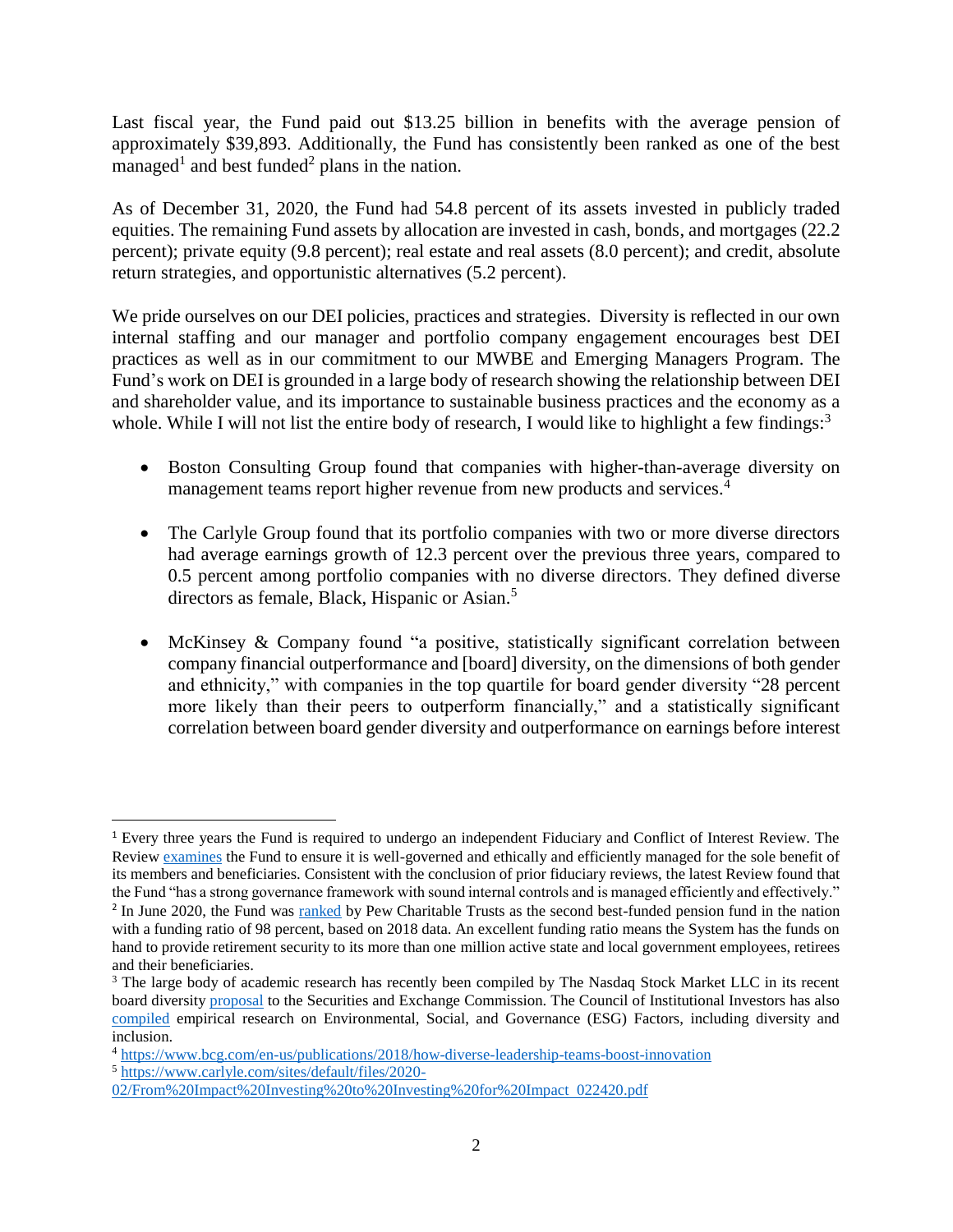and taxation margin.<sup>6</sup> Also, companies with the greatest ethnic diversity on executive teams outperformed those with the least by 36 percent in profitability.

- Another McKinsey & Company study found that employee perceptions about their employer's commitment to diversity strengthens their own commitment to the companies where they work. For example, when employees understand that their companies are committed to gender diversity, they plan to stay with those companies longer.<sup>7</sup>
- Moody's found that greater board gender diversity is associated with higher credit ratings, with women accounting for an average of 28 percent of board seats at Aaa-rated companies but less than 5 percent of board seats at Ca-rated companies.<sup>8</sup>
- Companies that promote workforce diversity and inclusion through transparent hiring, promotion and wage practices have seen improved productivity,<sup>9</sup> revenues<sup>10</sup> and market share. $11$
- W.K. Kellogg Foundation has concluded that "By 2050, our country stands to realize an \$8 trillion gain in GDP by closing the U.S. racial equity gap. 'Closing the gap means lessening, and ultimately eliminating, disparities and opportunity differentials that limit the human potential and the economic contributions of people of color."<sup>12</sup>
- Citigroup research found if four key racial gaps for Blacks wages, education, housing, and investment — were closed 20 years ago, \$16 trillion could have been added to the U.S. economy. And if the gaps are closed today, \$5 trillion can be added to U.S. GDP over the next five years.<sup>13</sup>

The lack of racial and ethnic diversity and inclusion poses risks to companies that senior managements and boards must understand and remedy. By not addressing diversity and inclusion, companies are more likely to underperform their peers, face reputational risks, and jeopardize shareholder value. $14$ 

 $\overline{\phantom{a}}$ <sup>6</sup>https://www mckinsey.com/~/media/McKinsey/Featured%20Insights/Diversity%20and%20Inclusion/Diversity%20 wins%20How%20inclusion%20matters/Diversity-wins-How-inclusion-matters-vF.pdf

<sup>7</sup>https://www mckinsey.com/~/media/McKinsey/Featured%20Insights/Gender%20Equality/Women%20in%20the% 20Workplace%202019/Women-in-the-workplace-2019.pdf

<sup>8</sup> https://www.moodys.com/research/Moodys-Corporate-board-gender-diversity-associated-with-higher-creditratings--PBC 1193768

<sup>9</sup> http://www.cepremap fr/depot/docweb/docweb1304.pdf

<sup>10</sup> http://images.forbes.com/forbesinsights/StudyPDFs/Innovation Through Diversity.pdf

<sup>11</sup> https://www.crainsdetroit.com/article/20131103/NEWS/311039959/kelly-services-diversity-must-help-bottomline-to-be-sustainable

<sup>12</sup> http://ww2.wkkf.org/2018/bcfre/BCRE-National-Report.pdf

<sup>13</sup> https://www.citivelocity.com/citigps/closing-the-racial-inequality-gaps/

<sup>14</sup> https://www.pwc.co.uk/human-resource-services/assets/documents/diversity-and-inclusion-reputation-2017.pdf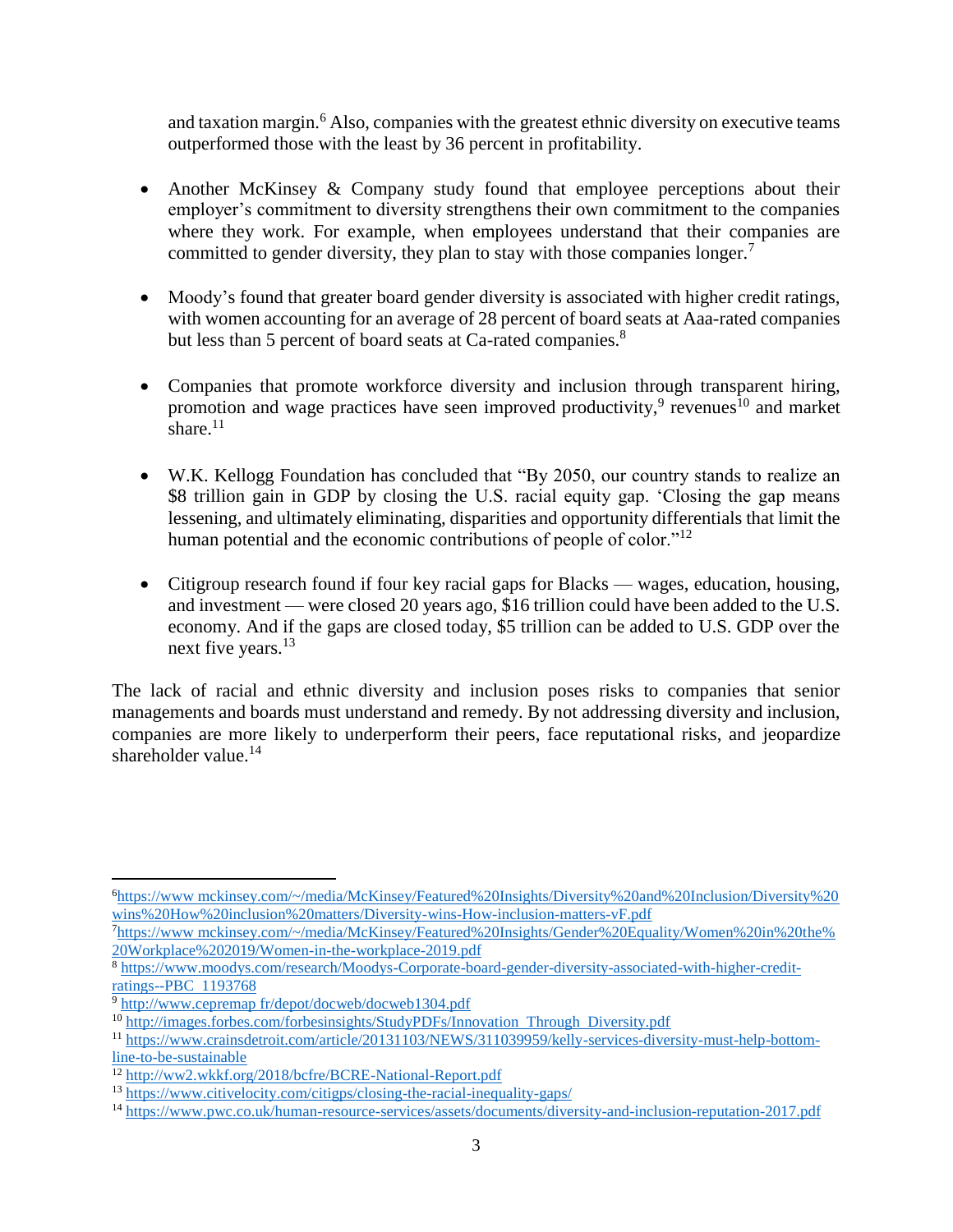# **Diversity Internally at the CRF**

At the Fund, we are committed to inclusive hiring. A diverse staff of investment professionals means better and more thoughtful investment decisions leading to better outcomes. When I became New York State Comptroller, I made diversity one of my office's key strategic priorities, including as to management of pension fund assets.

My commitment to promote diversity started in-house, at the Fund's senior level positions. As New York State Comptroller, I have hired three women—including two Black women—to serve as Chief Investment Officer to manage the Fund. Their leadership was vital to the Fund's recovery from the Great Recession, helping us weather the storm and rapidly turn the page from a historically challenging period for all investors, and solidifying the Fund's position as one of nation's strongest large state pension funds.

In addition, diversity of gender, race, and ethnicity is reflected at every level, including senior levels, throughout the Fund. We track diversity internally so that we can measure our performance and make progress toward increased diversity. Currently, women comprise 47 percent of our investment staff, African Americans 19 percent, Asian Americans 10 percent and Hispanic Americans 6 percent. I strongly believe that the diversity of our staff has resulted in a stronger team which has undoubtedly contributed to the success of the Fund.

# **Diversity Among the CRF's External Asset Managers**

From the success of our own staff, I know firsthand the positive impact of having diversity in executive management — how a broader range of thought and experience can lead to better assessments of investment opportunities and produce higher returns. That's why when I became New York State Comptroller in 2007, I set out to work to increase diversity in the Fund's manager pool. I knew that increasing the talent pool of minority and/or women-owned business enterprises (MWBE) and emerging managers could help build significant, long-term gains for our Fund. I also made a commitment to launch an Emerging Managers Program in each of our major asset classes.

Today, the Fund is the gold standard in MWBE and Emerging Managers programs in the nation, with more than \$6.7 billion in emerging manager commitments and approximately \$20 billion in total MWBE investments and commitments through our Emerging Manager Program and direct allocations.<sup>15</sup> We currently have 128 MWBE relationships and 47 emerging manager relationships (non MWBE). This is the highest level of MWBE and emerging manger partnership in the Fund's history and it continues to grow each year. These relationships represent over 20 percent of the Fund's externally managed assets. We strongly believe that these firms provide top-tier service to the Fund and that our relationships with them have opened new opportunities to improve the Fund's returns.

Additionally, we hold an annual Emerging Managers/MWBE Conference to bring these managers together to improve the pipeline and open lines of communication between the Fund and potential

 $\overline{\phantom{a}}$ <sup>15</sup> https://www.osc.state.ny.us/files/reports/special-topics/pdf/mwbe-fiscal-2019-20.pdf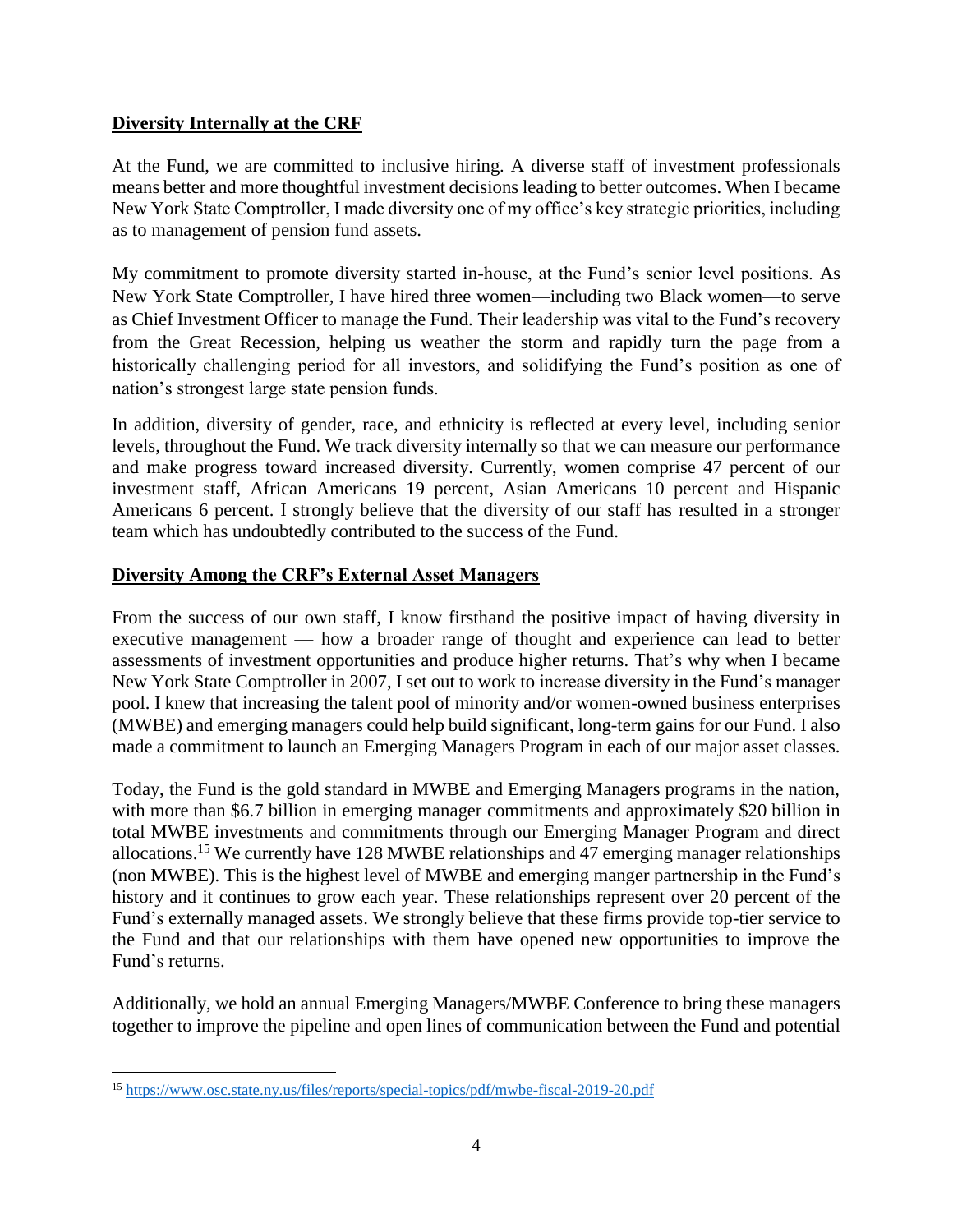MWBE managers. I am proud of this conference, and in February, our 14th annual conference attracted 800 attendees, and 520 independent firms.<sup>16</sup>

These investments aren't about making a statement or gesture, but about the results, and the numbers tell the story. As I expected, the firms in our Emerging Managers Program have delivered solid returns and have strengthened our bottom line.

A recent study from Bella Research Group and the John S. and James L. Knight Foundation found that while firms owned by women and minorities manage just 1.3 percent of assets in the \$69 trillion asset management industry, their performance is not statistically different from the industry as a whole.

As part of the Fund's rigorous investment process, Fund staff conducts due diligence on every prospective investment with external investment managers, enquiring about, among other things, each firm's DEI policies and practices. Additionally, the Fund asks its managers to agree to consider adopting and or reviewing and improving any existing DEI policies. Finally, the Fund reviews its investment managers and has begun to engage with them on their progress towards creating conditions that promote full inclusion of underrepresented racial minorities and women in all facets of their organization. While the Fund cannot make investment decisions solely based on this information, it can continue to encourage managers to continue to improve their DEI performance as a means to fully realize the financial benefits of diversity.

For example, in August 2020, I sent a letter to all of our external managers to reinforce the Fund's views on the importance of encouraging DEI policies throughout their organizations. My letter also asked for a response on a number of important issues, including:

- What policies, plans, or strategies does your firm have in place or plan to implement that promote inclusion and diversity, including racial, ethnic, gender, age, disability, sexual orientation and gender identity diversity, among its management and workforce? We are particularly interested in efforts to address these issues in the firm's recruitment, hiring, retention and engagement policies.
- Does your firm have specific internship programs and recruitment initiatives to increase representation of diverse talent? Please provide the number of minority and women interns and new hires that currently are employed by your firm as a result of these internship programs or recruitment initiatives.
- How has your firm made sure the importance of diversity was understood and acted upon when employing management-level professionals, including operations leadership, managing directors or managing partners, and partners/principals/vice presidents? Has your firm done so with respect to third-party consultants, advisors and professional service providers?
- If your firm is public, does the board have minority and women members? Please provide the number of minority and women executives that are managing directors or partners at your firm, and the number of minority and women executives that are members of the firm's executive committee, management committee or equivalent leadership group.

<sup>16</sup> https://www.osc.state.ny.us/common-retirement-fund/emerging-manager/conference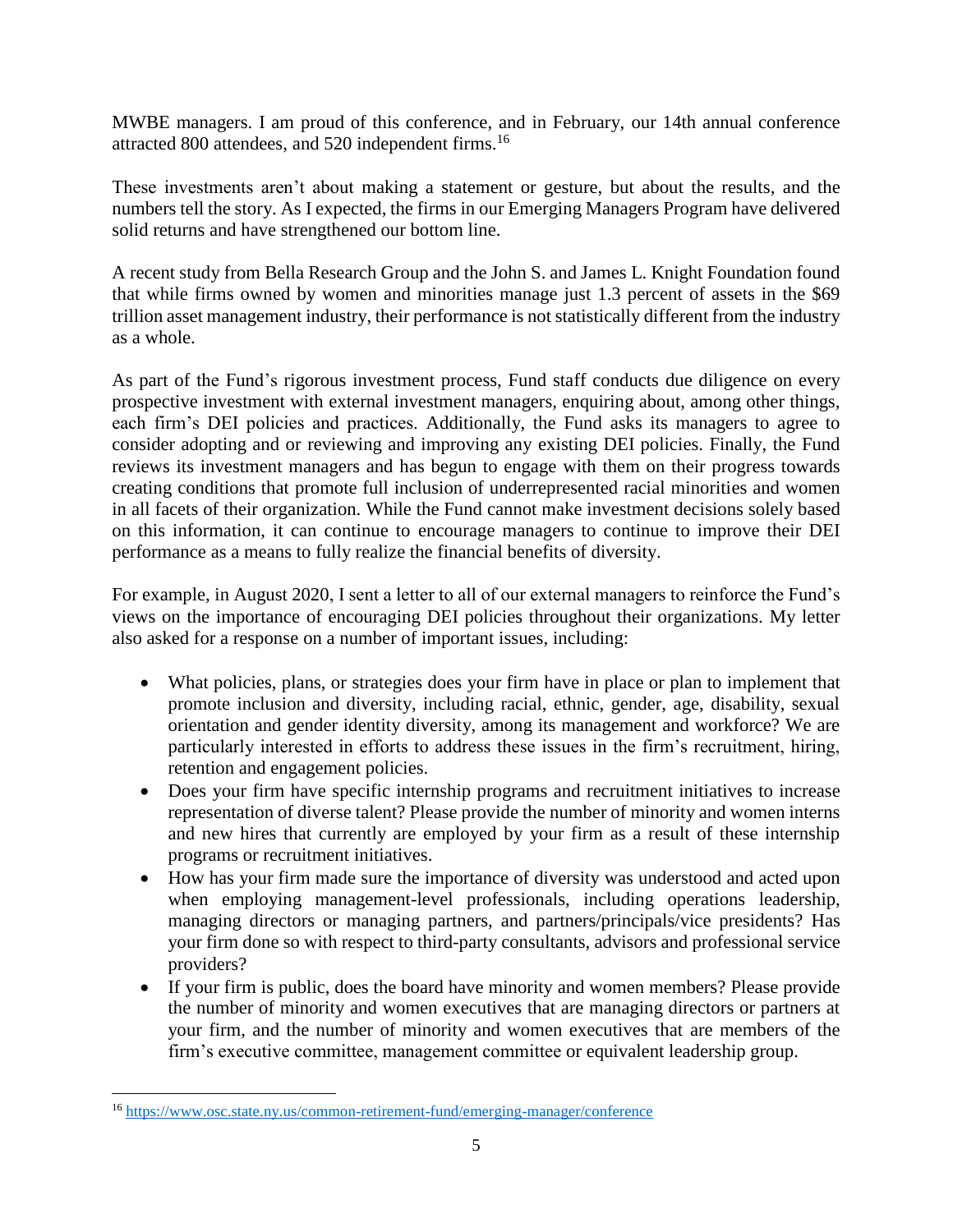- Does your firm track and report on the self-identified race, ethnicity and gender of its management and workforce? If so, please share your findings.
- Does your firm consider diversity issues, including diversity in a company's management and workforce, and policies and practices to promote diversity, when considering a prospective investment? If your firm invests in private companies, what percentage of the members of the boards of those companies are minorities and women?
- Has your firm adopted policies and practices to engage with its portfolio companies on diversity and inclusion issues? If so, what are those policies and practices, how have they improved diversity and inclusion among portfolio companies, and how is company improvement monitored? If not, will your firm adopt policies and practices to encourage portfolio companies to improve on these issues?

The information and data collected from those responses will be used for future tracking and monitoring, and will allow us to assess our managers' improvement on DEI to inform further engagement.

The Fund is also working with an external vendor to help standardize a metric that could assess diversity, equity and inclusion efforts in a comparable format across a wide range of firms. This will provide us with an assessment that goes beyond ownership percentages to incorporate firm leadership and total workforce data. Our broad goal is to promote and encourage a more advanced and sustainable approach to measuring the impact of dollars allocated across the asset management industry and across asset classes.

# **Diversity Among Companies in the CRF's Public Equity Portfolio**

As a long-term shareowner that invests across all sectors of the economy, the Fund works to promote sound environmental, social, and governance (ESG) practices at the companies in its public equity portfolio through active ownership. ESG factors can have a profound impact on both risks and returns, so it is vital to evaluate the long-term impact that such factors may have on the performance of the Fund's investments. A key tenet of the Fund's ESG Strategy is the belief that high–performing, diverse boards of directors, good governance, and prudent management of environmental and social factors provide the foundation for sustainable long-term company success.<sup>17</sup>

As a result of being a long-term shareowner with a majority of its public equity investment through passive index strategies, the Fund is committed to engaging with its portfolio companies through active ownership, because using the Fund's voice and votes to mitigate risks can support the longterm success of its portfolio investments.

The Fund's robust public company engagement activities take various forms, including proxy voting, shareholder proposals, written correspondence, investor statements, press strategies and direct dialogue. These efforts have resulted in many important company actions, commitments and disclosures, which can protect the long-term value of the Fund's investments.

 $\overline{\phantom{a}}$ <sup>17</sup> https://www.osc.state.ny.us/files/common-retirement-fund/2020/pdf/ESG-strategy-report-2020.pdf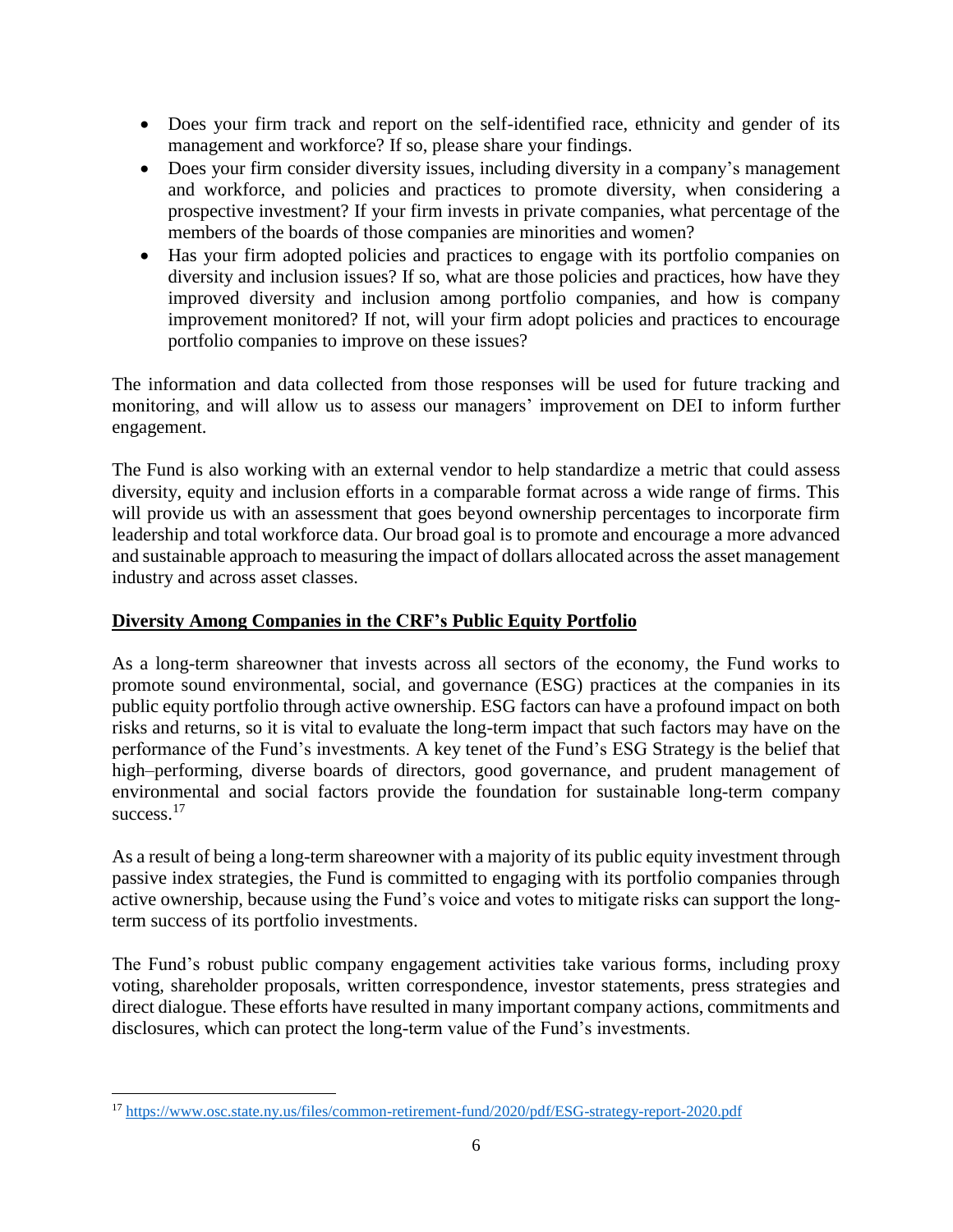Since I have been New York State Comptroller, the Fund's Corporate Governance team has been active on DEI. From board diversity to workforce diversity to pay equity, the Fund has been advocating for better corporate policies, disclosure, and reporting related to DEI that can lead to sustainable, long-term value for shareholders.

Encouraging board diversity has been an important part of our engagement with portfolio companies for many years, and we continue to increase our focus on racial and ethnic diversity at companies in our investment portfolio. This includes asking our portfolio companies to publicly commit to a policy of board inclusiveness to ensure that minority and women candidates are routinely sought as part of every board search the company undertakes. Since 2010, the Fund has filed 37 shareholder proposals calling on public companies in its portfolio to increase board diversity. Through those proposals, the Fund has secured 19 agreements with companies to promote diversity on their respective boards, and engagement successes have added 29 diverse members to boards of directors.

While great progress has been made on board diversity over recent years, the boards of the 3,000 largest publicly traded companies remain overwhelmingly white. Underrepresented ethnic and racial groups make up 40% of the U.S. population but just 12.5% of board directors, according to Institutional Shareholder Services.<sup>18</sup> Black directors make up just 4% of the total, while Black women make up just 1.5% of the more than 20,000 directors.

Recently, the Fund has asked its portfolio companies to publicly disclose their filed Equal Employment Opportunity reports detailing the race, ethnicity and gender of their workforce, including senior management. Disclosure of EEO-1 data helps investors assess their portfolio companies' commitments to greater racial inclusion not just in a given year, but over time, by comparing how representation of Black women, for example, has changed in a given job category from one year to another.

In August 2020, I wrote to 74 S&P 500 companies from different sectors that share a common trait: they appeared to have no racially or ethnically diverse board members. The letter asked these portfolio companies to provide answers to these questions:

- Does the company have a plan to nominate at least one person of color as a director at its 2021 Annual Meeting?
- Has the company adopted a Rooney Rule or other policies to ensure the consideration of diverse directors?
- How has the company established a commitment to consider diverse candidates, including people of color, for nomination as directors in its governing documents and policies?
- Does the company report to shareholders the number of diverse candidates in every pool of director nominees? If it does not already, will the company annually disclose, beginning with its 2021 proxy materials, the self-identified race, ethnicity and gender of its director nominees?
- Does the company leverage succession planning to increase diversity at the board and management levels?

 $\overline{\phantom{a}}$ <sup>18</sup> https://www.nytimes.com/2020/09/15/business/economy/corporate-boards-black-hispanic-directors.html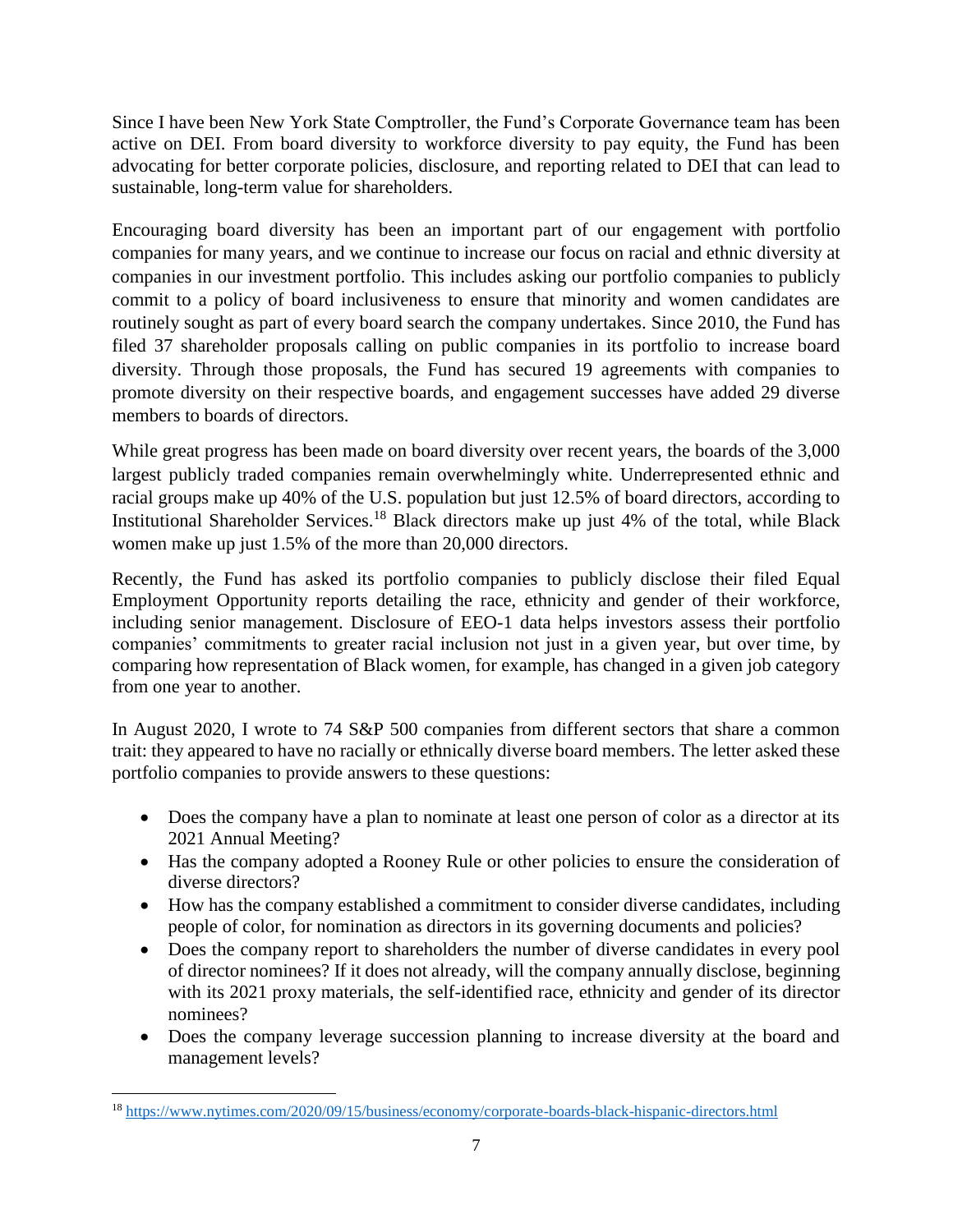- Will the company annually disclose its policies, plans, and strategies to promote inclusion and diversity, including racial, ethnic, gender, age, disability, sexual orientation and gender identity diversity, among its board of directors, executive officers, management and workforce? We are particularly interested in efforts to address these issues in company recruitment, hiring, retention, promotion and workforce engagement policies.
- Does the company track and report on the self-identified race, ethnicity and gender of its management and workforce? If so, please share your findings.
- If it is not doing so already, will the company disclose, beginning with its 2021 proxy materials, the last three years of workforce diversity data on the EEO-1 report that it is required to file with the U.S. Equal Employment Opportunity Commission?

The company responses, or lack of responses, will be incorporated into the Fund's proxy voting decisions during the 2021 season. We recently announced that companies that failed to respond to the letter or provided inadequate responses will face adverse votes against incumbent board of director nominees at 2021 annual meetings.

During 2021, the Fund has also been prioritizing engagement with portfolio companies regarding how they are addressing potential and actual inequalities, including racial equity and equity in opportunity, pay, and benefits for all employees and stakeholders. Higher levels of inequality can negatively impact the economy as a whole, and therefore negatively impact the companies in which the Fund invests. A key example of the importance of this work is a shareholder proposal that the Fund filed at Amazon.com, Inc. asking for an independent audit to assess the company's policies and practices on civil rights, equity, diversity and inclusion, and how they affect the company's business.<sup>19</sup> Broadly speaking, many companies would benefit from assessing the risks of products, services and overall corporate practices that are or are perceived to be discriminatory, racist, or increasing inequalities, and the Fund believes that Amazon in particular could benefit from just such an audit.<sup>20</sup>

The Fund views proxy voting at its portfolio company meetings as an effective means of engaging and communicating with boards of directors and management about the Fund's ESG priorities. The Fund's independent proxy voting is a powerful tool for protecting long-term value.

To this end, the Fund uses diversity-related data when making proxy voting decisions. Since 2018, the Fund has voted against all incumbent board directors standing for re-election at companies that have no women on their boards.<sup>21</sup> In situations where a company has just one woman on its board, the Fund has withheld support from all incumbent members of the board's nominating committee. In 2020, the Fund withheld support from 879 incumbent directors at 193 public companies with

<sup>19</sup> https://www.osc.state.ny.us/press/releases/2020/12/nys-comptroller-dinapoli-amazon-must-ensure-its-businessnot-adding-racial-inequality

 $20$  Amazon has requested no-action relief from the Securities and Exchange Commission to exclude the shareholder proposal from its 2021 proxy materials. At the time of submission, the Securities and Exchange Commission has not responded to Amazon's request.

<sup>21</sup> https://www.osc.state.ny.us/press/releases/2018/03/dinapoli-state-pension-fund-will-vote-against-board-memberscorporations-no-women-directors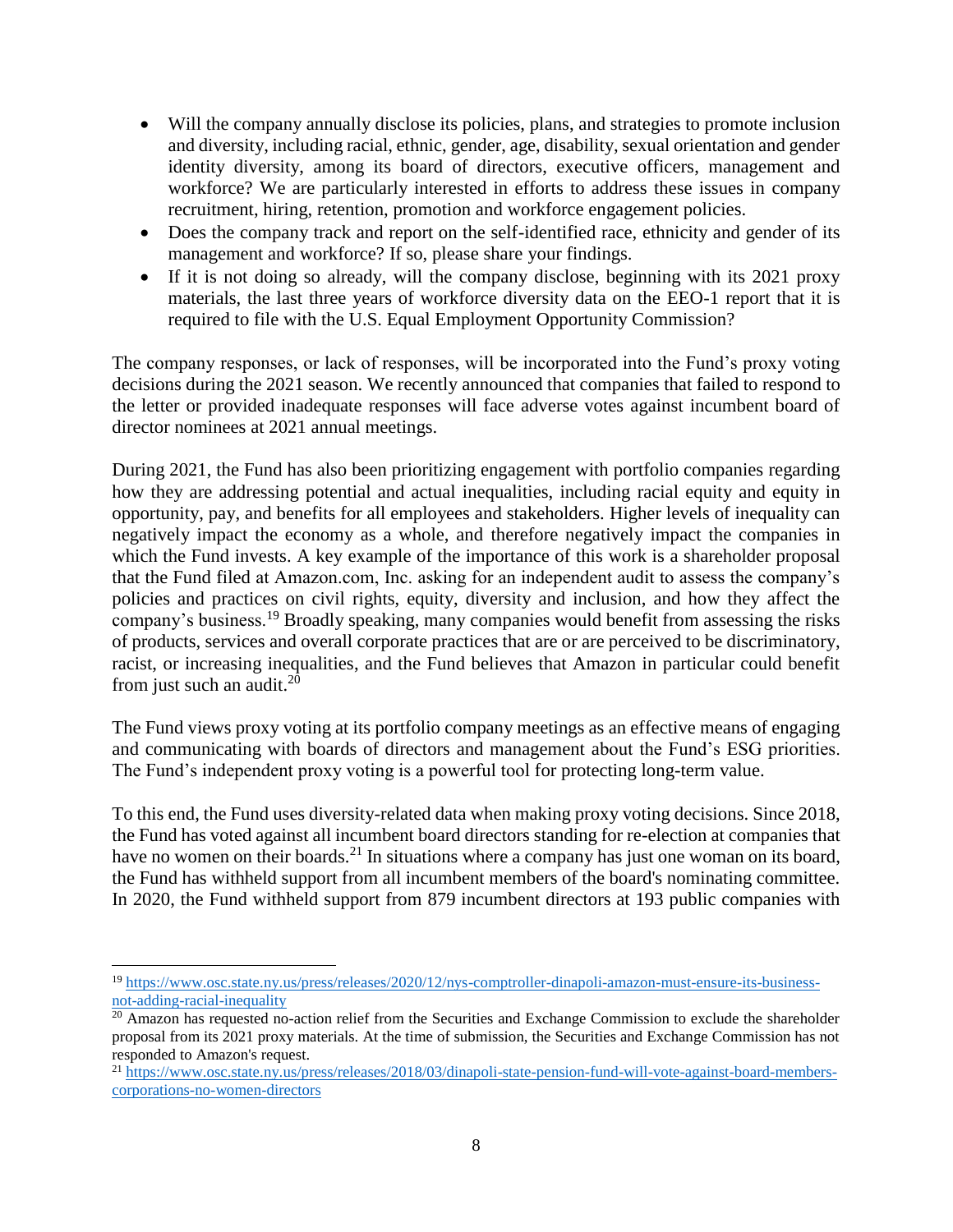no women on their boards. The Fund also withheld support from 1,574 incumbent nominating committee members at 673 public companies with only one woman on their boards.

Additionally, in 2020, the Fund updated its Proxy Voting Guidelines to formalize the Fund's opposition to boards that are not sufficiently diverse, including diverse attributes based on age, race, gender, ethnicity, sexual orientation and gender identity, geography, and disability.<sup>22</sup> Last year, the Fund withheld support from 227 incumbent directors at 55 companies that did not include underrepresented racial minorities among their nominees. During the 2021 proxy season, the Fund will expand its voting position at S&P 500 companies and will vote against:

- All incumbent directors at companies with zero directors identifying as an underrepresented minority on their board (as defined by the U.S. Equal Employment Opportunity Commission, this includes one or more of the following: Black or African American, Hispanic or Latino, Asian, Native American or Alaska Native, Native Hawaiian or Pacific Islander, or Two or More Races or Ethnicities).
- All incumbent nominating committee directors at companies with just one director identifying as an underrepresented minority. Nominating committees are responsible for nominating new board directors.
- Board chairs and incumbent audit committee members at S&P 500 companies that do not disclose the individual racial/ethnic diversity of their board directors.
- All incumbent nominating committee members at companies that have not made both gender and racial/ethnic diversity explicit considerations in their search for directors.<sup>23</sup>

The Fund also encourages its portfolio companies to disclose whether directors identify themselves as LGBTQ+ or a person with a disability, with the goal of further expanding the Fund's DEI voting policies in coming years.

# **Recommendations for the Subcommittee**

 $\overline{\phantom{a}}$ 

Over the last year, the renewed focus on DEI has been paired with strong investor interest in reliable and comparable data. This fact is evident based on Nasdaq's recent proposed rule change to adopt listing rules related to board diversity, which I have supported.<sup>24</sup>

I believe investors currently face a lack of standardized disclosure around DEI, and in particular, board diversity, due to inaction by critical market participants, including the Securities and Exchange Commission (SEC) and self-regulatory organizations.<sup>25</sup>

<sup>22</sup> https://www.osc.state.ny.us/files/common-retirement-fund/corporate-governance/pdf/proxy-voting-guidelines-2020.pdf

<sup>&</sup>lt;sup>23</sup> https://www.osc.state.ny.us/press/releases/2021/02/ny-state-comptroller-dinapoli-calls-corporate-america-addresslack-diversity-equity-inclusion

<sup>24</sup> https://www.sec.gov/comments/sr-nasdaq-2020-081/srnasdaq2020081-8259868-227940.pdf

<sup>&</sup>lt;sup>25</sup> The SEC has largely declined to require diversity-related disclosure. In 2009, the SEC adopted a requirement for companies to disclose if and how diversity is considered as a factor in the process for considering candidates for board positions, including any policies related to the consideration of diversity. In 2018, the SEC issued guidance encouraging the disclosure of self-identified characteristics of board candidates.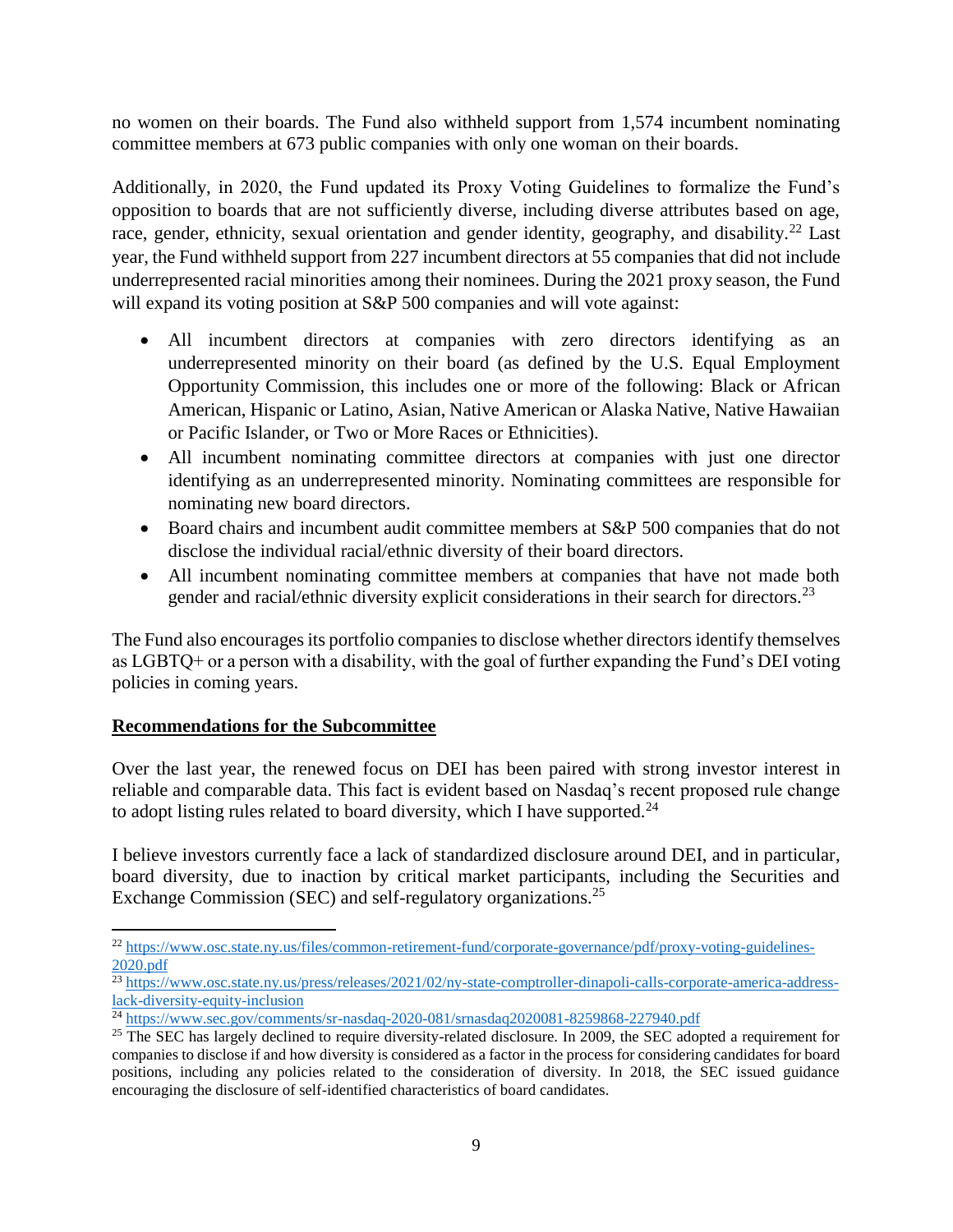I have long advocated for SEC action on the topic of board<sup>26</sup> and workforce diversity disclosure,<sup>27</sup> including supporting a 2015 petition for rulemaking.<sup>28</sup>

However, in recent years, there has been a focus on broad, principles-based disclosures at the SEC. As a result, some companies have taken the position that diversity information is not material, and therefore not disclosed this information to shareholders. I could not disagree more. This position has led to DEI and board diversity data often being non-existent, inconsistent or, because of compatibility issues, unusable by investors who need this information for engagement, proxy voting decisions, and in the case of some investors, for investment decisions. The SEC's broad, principles-based disclosure regime which allows companies to decide if or what to disclose in this area, has certainly exacerbated that problem.

For example, while companies in the United States are required by regulators to track racial diversity data, only 4% of Russell 1000 companies publicly share detailed data on their employees' gender and ethnicity.<sup>29</sup> Furthermore, less than half of all Fortune 100 companies disclose data on the ethnic and gender compositions of their boards.<sup>30</sup>

As a result, investors, including the Fund, must rely on third-party research and data or directly engage with individual companies to gather information on DEI. Both lead to additional costs for investors and may lead to inconsistent data throughout the marketplace.

I believe it's time for the SEC to mandate the disclosure of decision-useful DEI information in a standardized manner, thereby enhancing the consistency and comparability of the information. For example, the SEC could do this by reviewing Regulation S-K to require disclosure of workforce diversity data for all levels of a company. Likewise, the SEC could strengthen their 2018 guidance on disclosure of board candidate diversity characteristics.

More broadly, the subcommittee and the SEC should consider requirements for public disclosure and discussion of the following DEI-related issues:

- Disclosure of the voluntary, self-identified race, ethnicity, gender, age, disability, and sexual orientation of each director, director nominee, and executive officer.
- Whether each company has established a commitment to consider diverse candidates for nomination as directors and executives in its governing documents and policies, description of such commitment, how this policy is implemented, as well as how the nominating committee (or the board) assesses the effectiveness of its policy.
- Disclosure of how the board executes its oversight role on DEI-related issues.
- Disclosure of the role DEI plays in a company's broader human capital management practices and long-term strategy.

<sup>26</sup> https://www.sec.gov/comments/sr-nasdaq-2020-081/srnasdaq2020081-8259868-227940.pdf

<sup>27</sup> https://www.sec.gov/comments/s7-11-19/s71119-6323154-194594.pdf

<sup>28</sup> https://www.sec.gov/rules/petitions/2015/petn4-682.pdf

<sup>29</sup> https://www.bloomberg.com/news/articles/2020-07-27/big-companies-track-workforce-diversity-but-won-t-sharethe-results?sref=cYdQRSp4

<sup>30</sup> https://cooleypubco.com/2020/07/15/calls-for-actions-racial-ethnic-diversity/